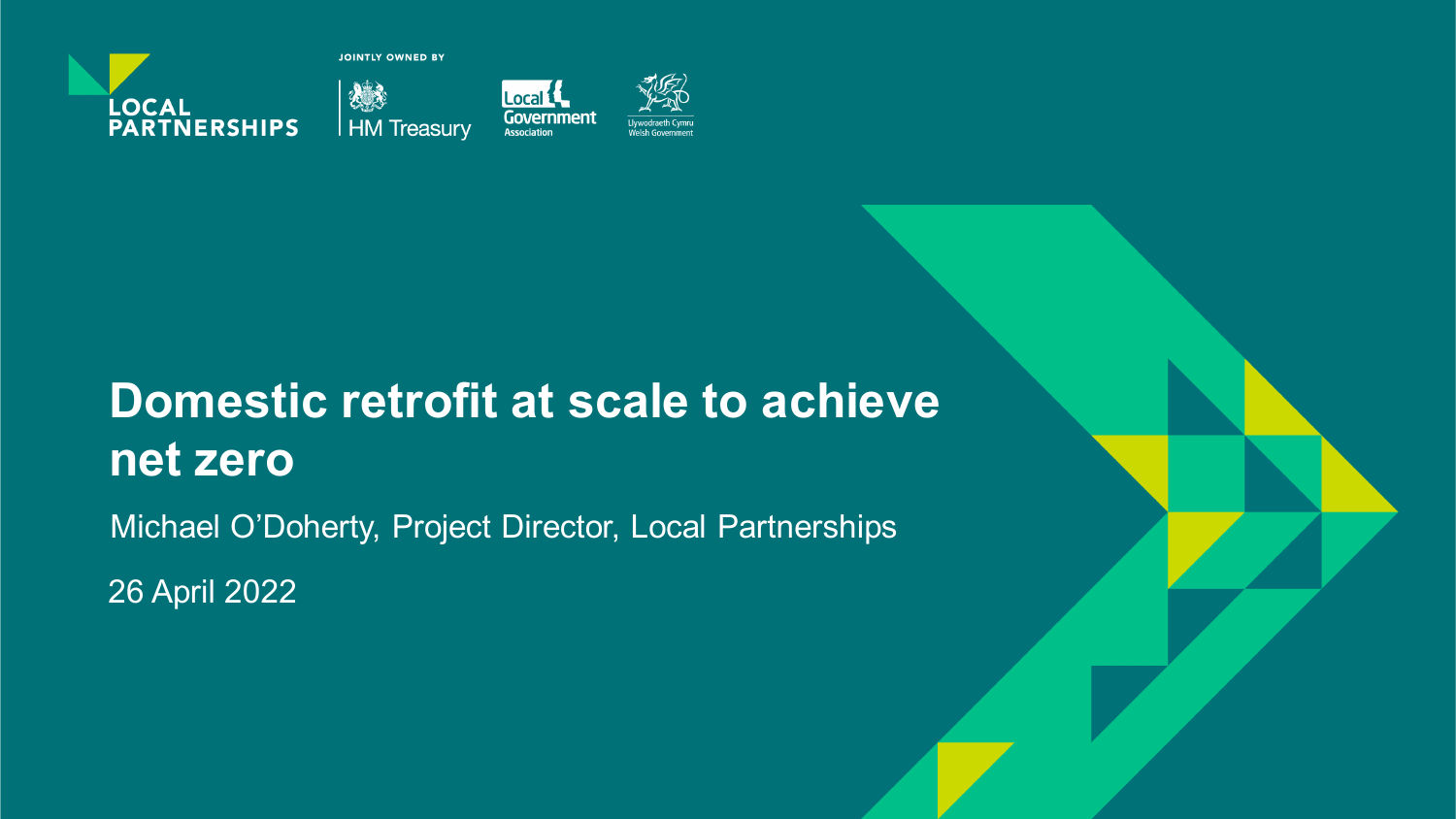

#### **Local Partnerships is a joint venture between the Local Government Association, HM Treasury and the Welsh Government.**

We work solely for the benefit of the public sector. We bring public and private sector experience that provides **confidence**, **capacity** and **capability**, helping councils achieve and maintain financial resilience.

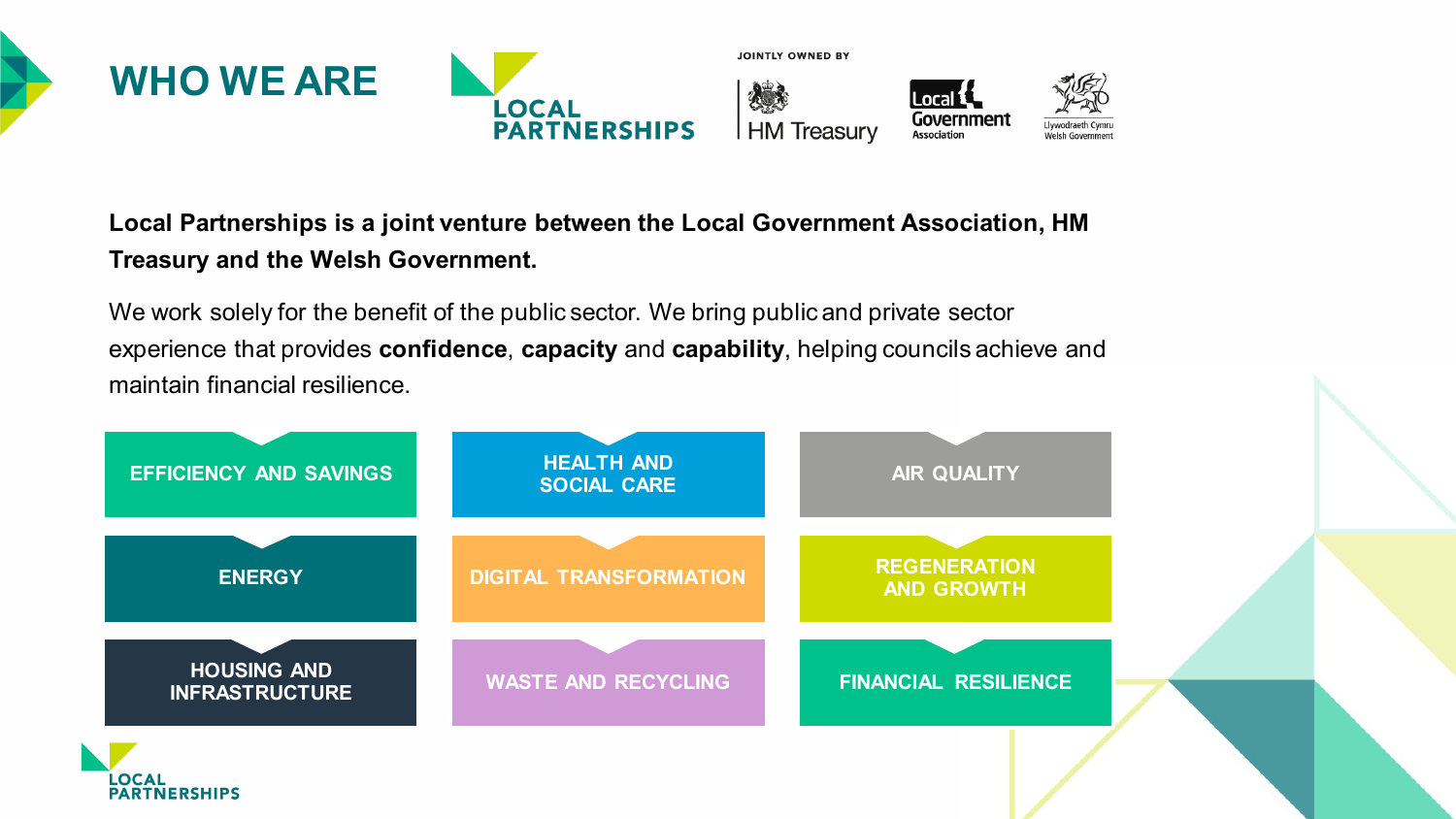

- Official figures show 3.16 million households in fuel poverty (based on 2020)
	- End Fuel Poverty Coalition estimates 6.3 million UK households now in fuel poverty due to the latest price cap rise from 1 April 2022
	- could rise to 8.5 million by end of the year.
- As of February 2021, over 70% of Local and Combined Authorities in England have declared a Climate Emergency
	- 60% have declared a net zero carbon emissions target date of 2030 or sooner.
	- Homes account for 30% of energy use and 19% of carbon emissions in the UK
- Parliamentary Environmental Audit Committee identifies over 13m private homes in England need upgrading to A, B or C rating by 2035 if national net zero targets are to be met
- Private rented sector minimum energy efficiency standard E, but potentially C by 2025
- Social Housing target EPC C by 2030

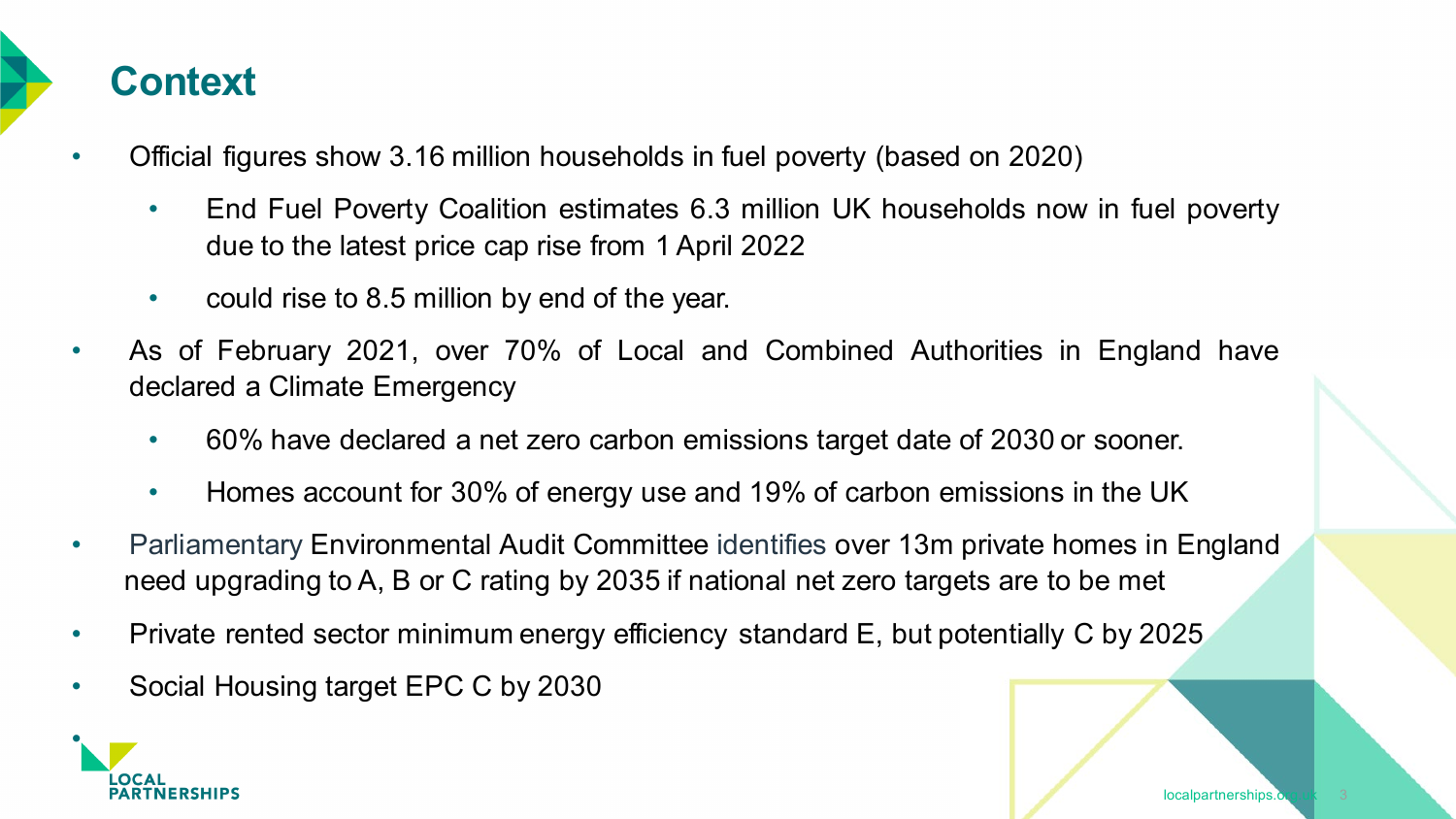## **Domestic EPC Rating England 2019 – Heat & Buildings Strategy**

Figure 9: Percentage of dwellings in England with EPC rating A-G, 2019



Figure 12: Percentage of homes rated EPC A-G in England, 2004-2019



Figure 12 shows the proportion of the building stock in England by EPC ratings. This clearly demonstrates the progress that has been made since 2004, but the significant action that needs to be taken to bring as many homes as practicable to EPC band C.<sup>349</sup>

Figure 9 highlights the wide variety of EPC ratings for different tenures in England in 2019; highlighting the larger number of owner-occupied and private-rented homes with lower energy efficiency rating.<sup>245</sup>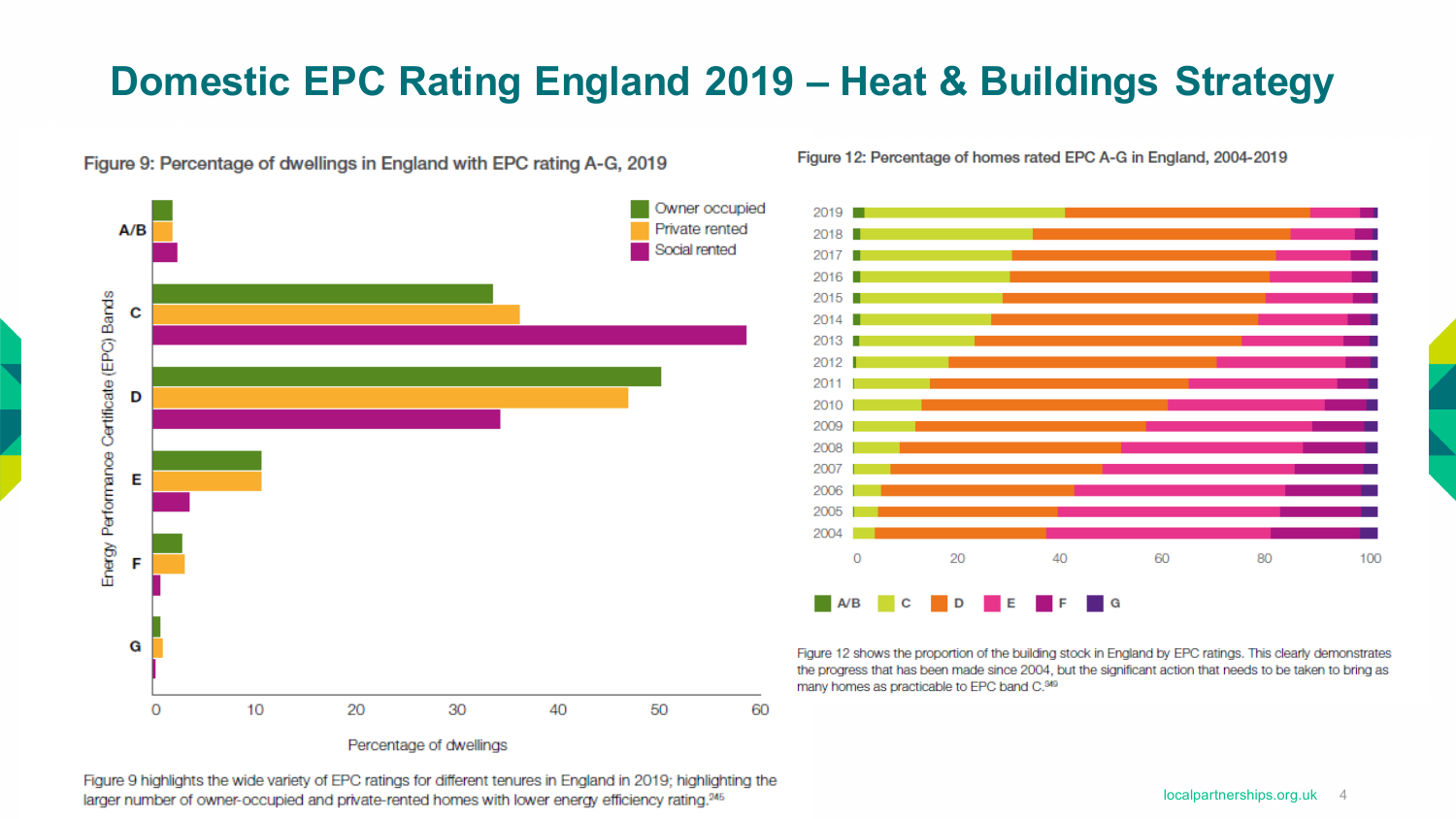# **Heat and Buildings Strategy (2021)**



#### Direct UK Buildings Emissions 1990 to 2019



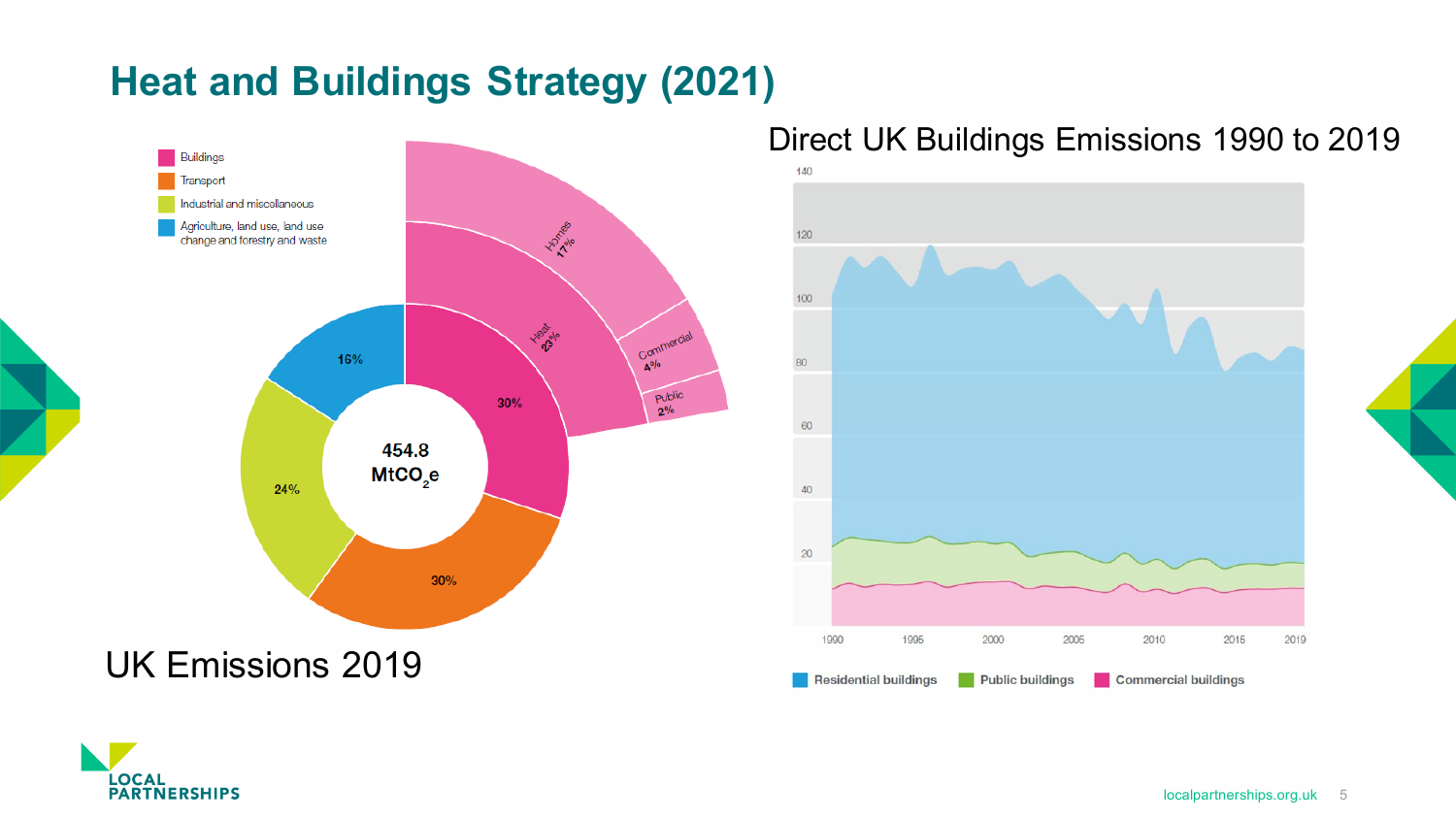### **% of homes with different heat sources – Heat and Buildings Strategy**

| <b>Gas Central</b><br>Heating | <b>Electric Storage</b><br><b>Heating</b> | <b>Oil Central</b><br>Heating | Other | Heat<br><b>Networks</b> |
|-------------------------------|-------------------------------------------|-------------------------------|-------|-------------------------|
| 86%                           | 5%                                        | 4%                            | 4%    | 2%                      |

Figure 8 shows the proportion of homes in England using different sources of heat in 2019. Notably gas central heating is used to heat 86% of homes in England.<sup>240</sup>

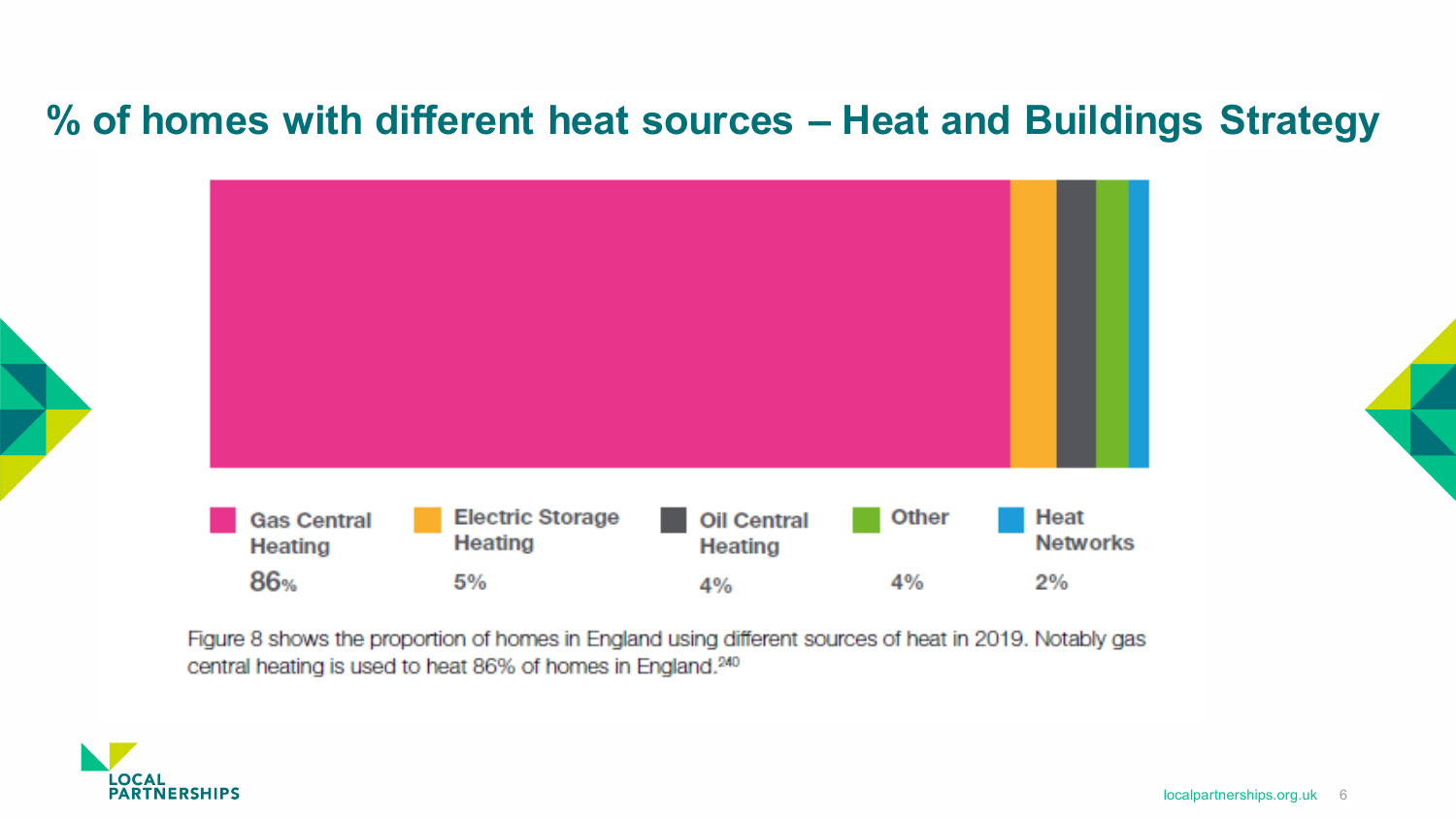### **Learning Lessons from past and present**

- Energy Company Obligation schemes:
	- EESoP, EEC, CERT, CESP, ECO
- Green Deal
- Feed-in-Tariff; Renewable Heat Incentive
- Green Homes Grant Vouchers
- Green Homes Grant Local Authority Delivery
- Social Housing Decarbonisation Fund

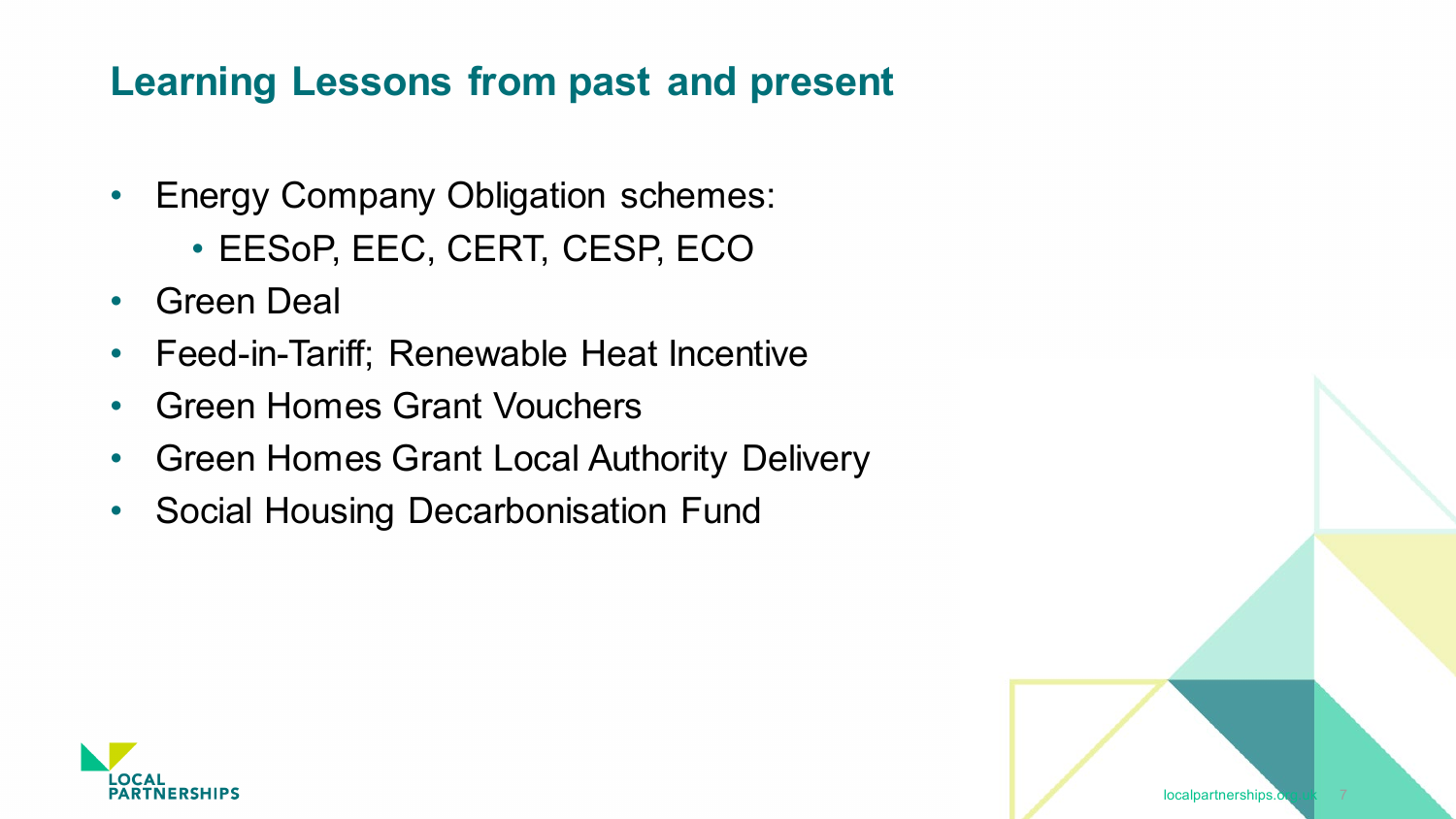

### **Drivers for future growth**

- Regulation
- Funding
	- Incentives to able to pay homeowners?

localpartnerships.

- Skills & Training provision and funding
- Green Finance
- Rising energy bills
- Quality Assurance & consumer confidence
- Trigger points for home owners

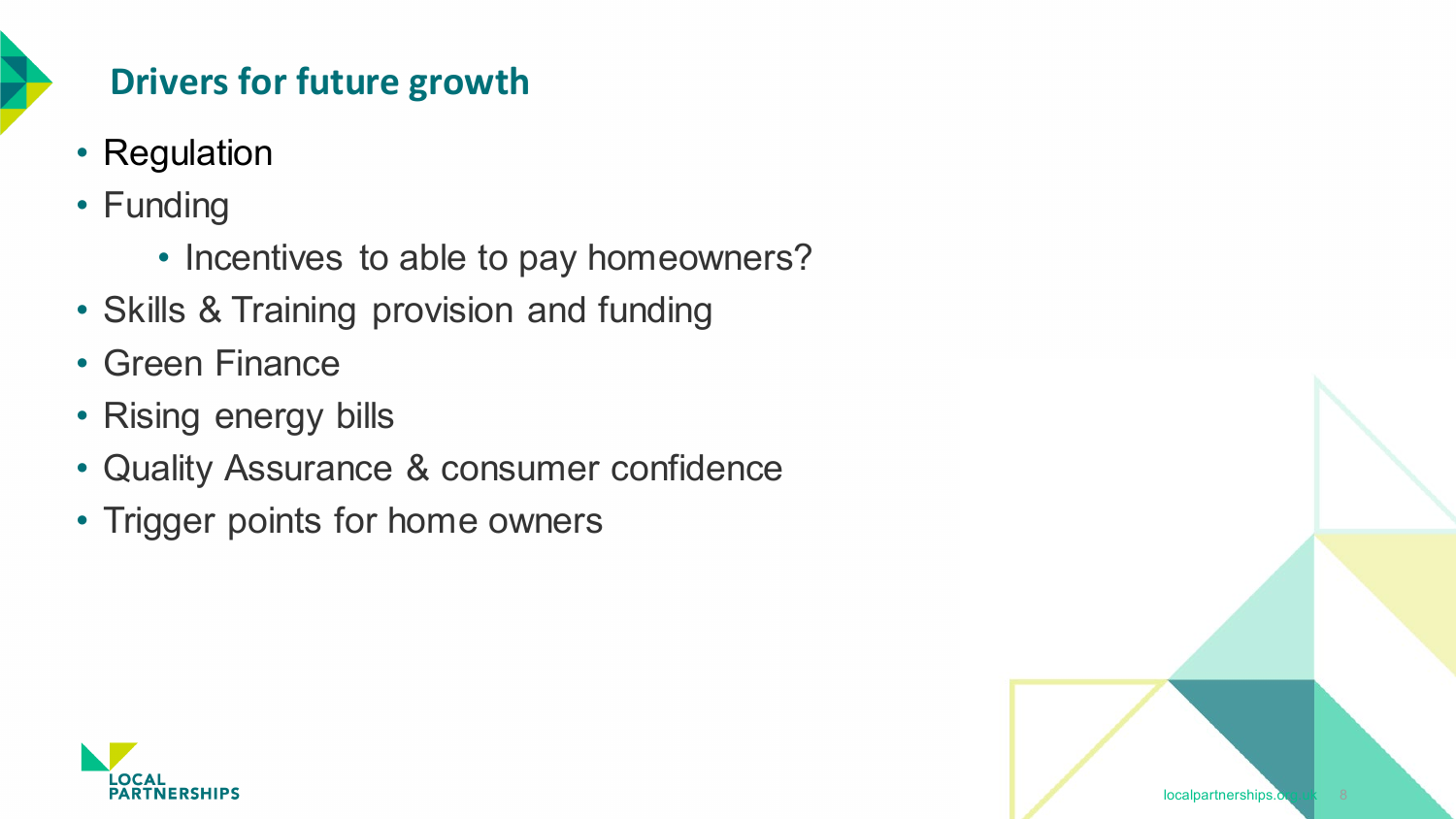### **Understanding the domestic energy efficiency retrofit market**

- Fragmented market
- Interrelationship with wider construction sector
- Records of measures delivered under Government schemes but many more consumers undertake energy efficiency improvements independently.
- Supply side barriers include:
	- the lack of the necessary skills to deliver retrofit
	- lack of industry coordination
	- lack of long-term signals from Government has reduced confidence to invest
- Demand side barriers include:

**NERSHIPS** 

- perception that investment isn't reflected in increased property values
- long pay-back periods
- lack of affordable finance options
- disruption to households caused by the works.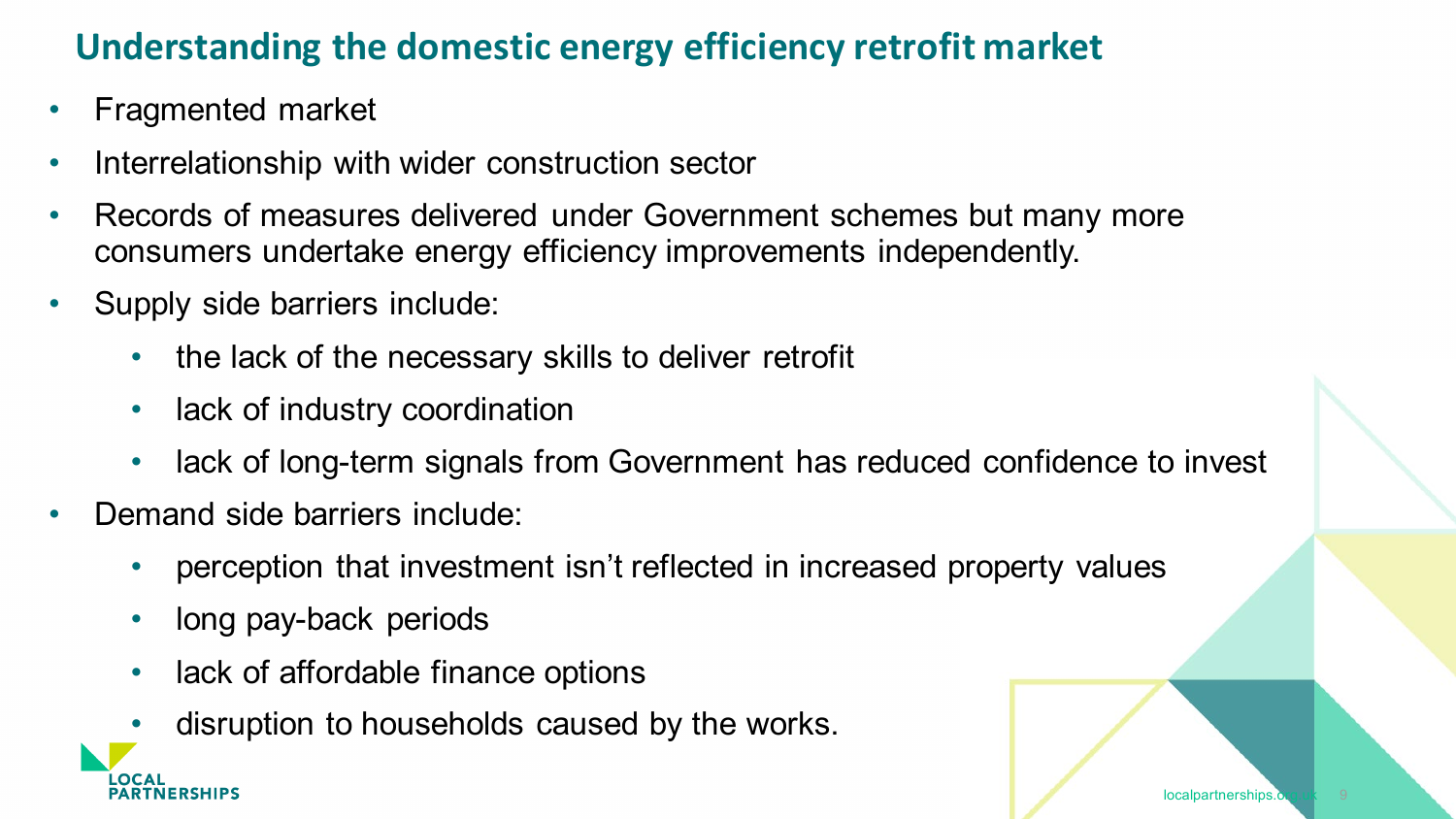#### **Heat and Buildings Strategy – indicative timeline**

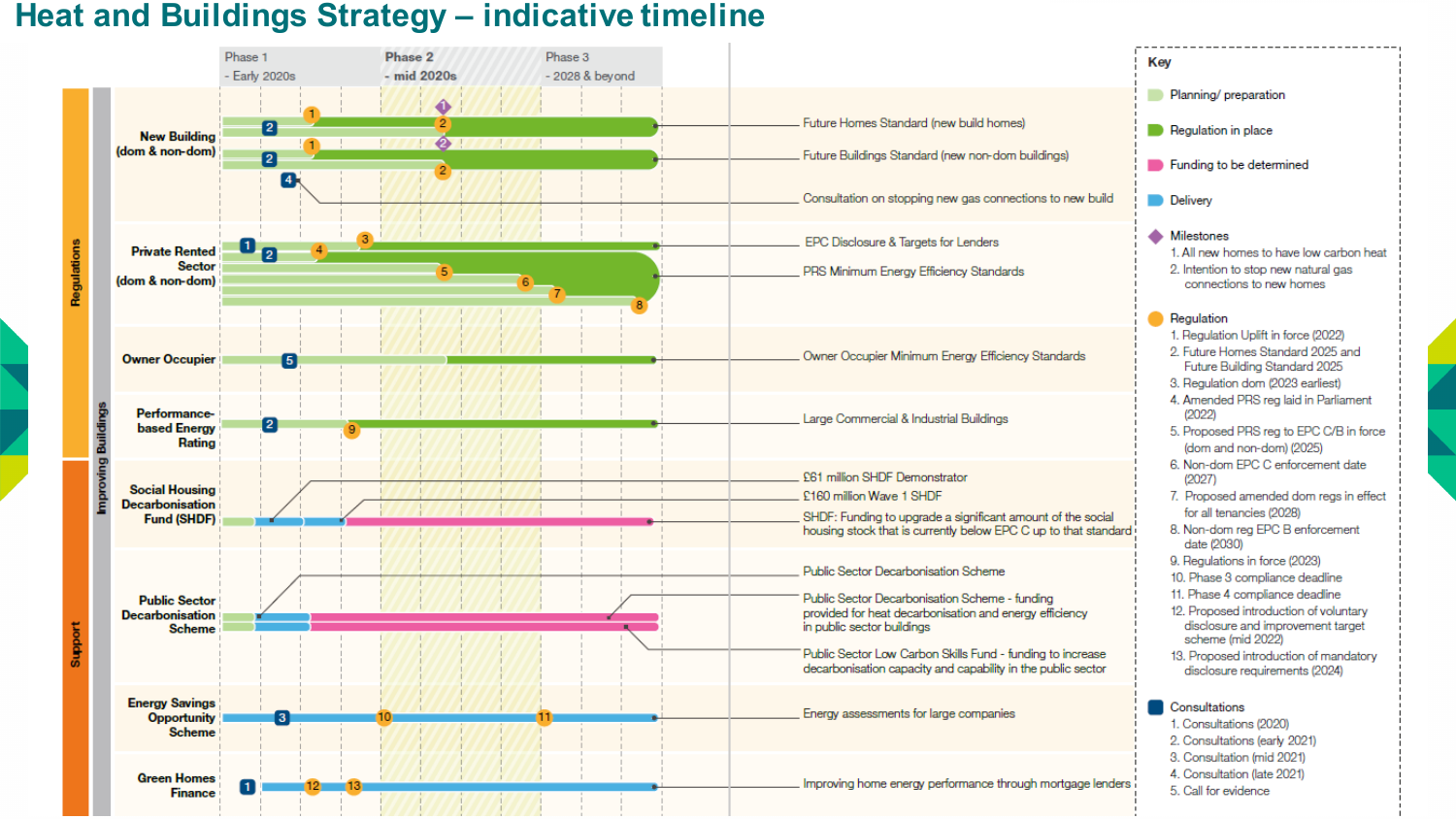#### **Heat and Buildings Strategy – indicative timeline**



Figure 13 provides an illustrative diagram of some of the schemes available to support upgrades for low income, fuel poor and vulnerable households, according to BEIS' current thinking.